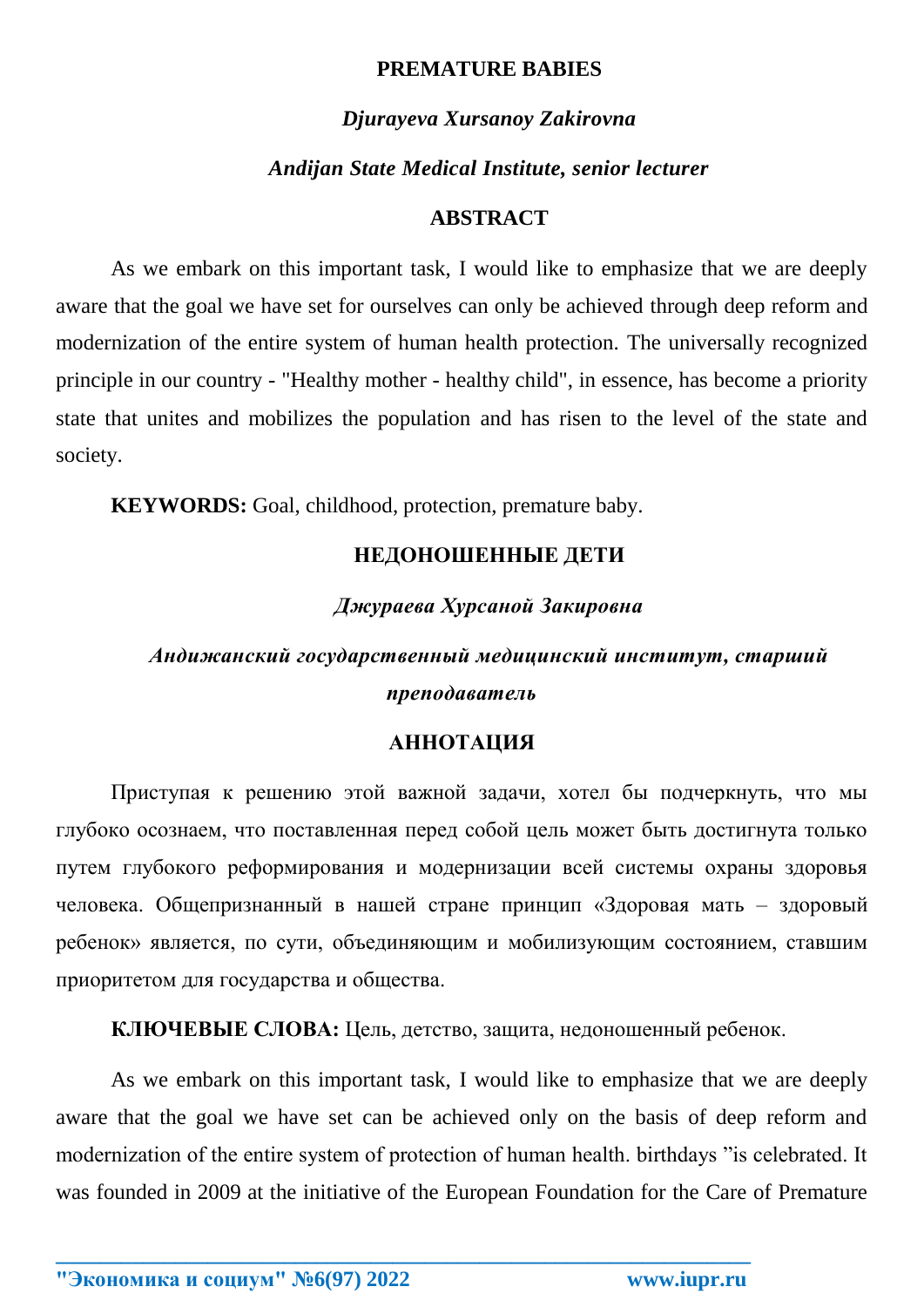Babies I. Every year, about 15 million children are born prematurely on our planet, in other words, every third child born in the world is born prematurely. Uzbekistan's premature birth rate in the world does not exceed 8-9%, of which less than 32% at 3 weeks and 1% at 28 weeks.

Pregnancy in Uzbekistan at 500 g and 22 weeks The transition to international standards of live births, the introduction of the "safe motherhood" program has led to radical changes in the organization of maternal and child health, which includes mothers, children and neonatal children. led to a steady decline in limes. According to many studies, the first year of a child's life is a special period in which changes in the development of the child due to pathological abnormalities in the neonatal period, especially in premature infants, lag behind their peers. There are several recommendations that developmental parameters should be monitored continuously until the premature infant is compared to its full peers [5,6].

The introduction of modern scientific advances in perinatal technology for infants born with low birth weight and very low body weight has made it possible to increase their survival rate and transition to the proposed new live birth criteria. Pregnancy management by WHO from 22 weeks of gestation; intensive care and care of newborns with low and very low body weight [1,2]. It is necessary to study the health status and psychomotor development of low birth weight and very low birth weight children, as infant mortality and early childhood disability are high among this contingent of children [3,4]. In very premature infants, there is a high risk of brain damage due to hypoxic ischemia, fetal growth retardation, and infections, which pass through the fibers of the descending pyramidal pathway that are responsible for lower motor function. According to international data, the frequency of delays in cognitive development is as follows:

14-39% of 24-week-old infants; 25 weeks -10-30%;

26 weeks 4-24%;

29 weeks 11-18%.

However, impairment of cognitive functions at an early age may not have a significant impact on future intellectual development. Cognitive activity of the child depends in many respects on psychamotor speech and socio-emotional development. About half of premature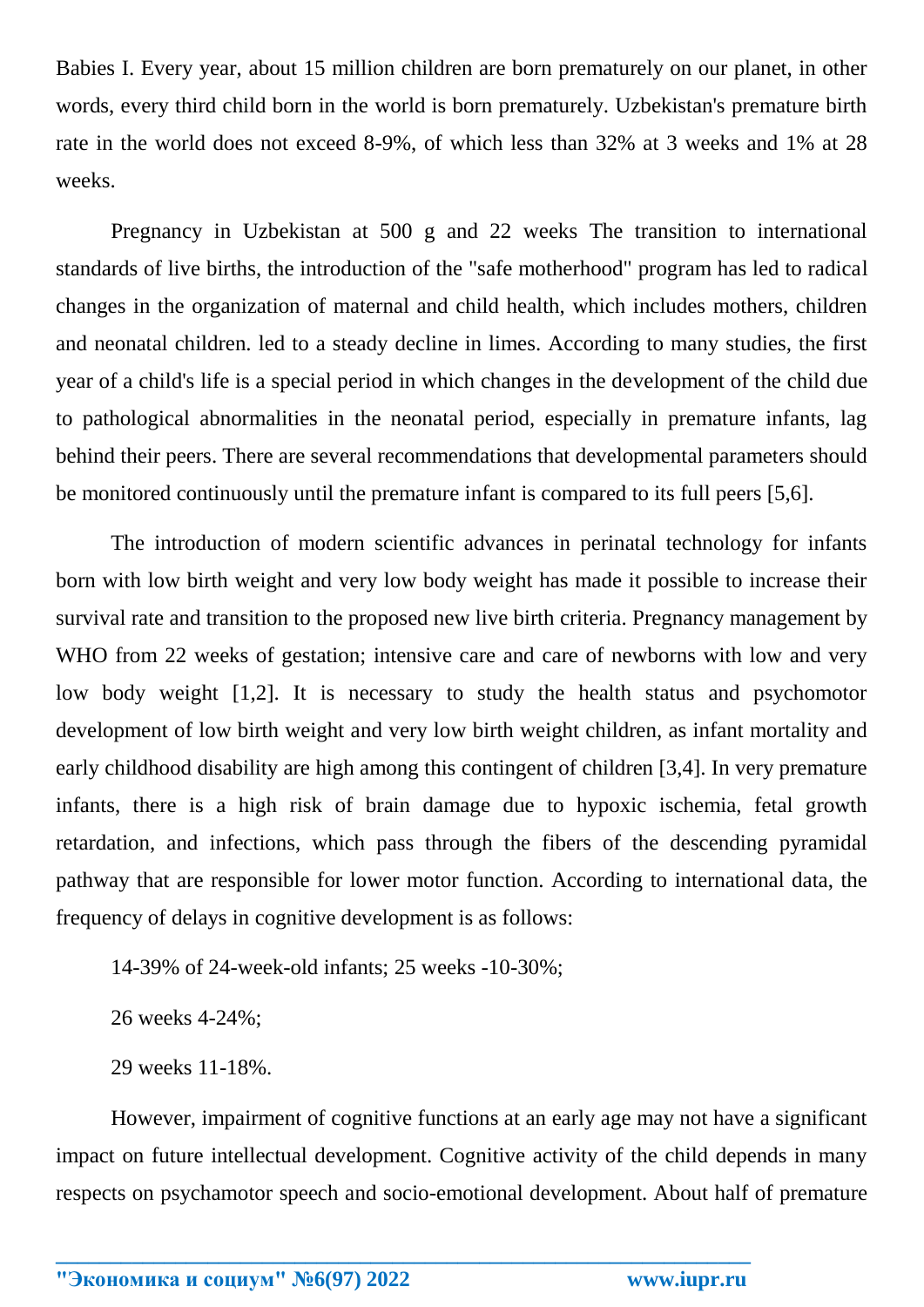children have speech development delays, and at school age there are difficulties in changing reading and writing [9,10].

Saxarova E.S. On the basis of ambulatory observation centers [7,8] recommend to help children born with extreme low birth weight and very low birth weight, whose tasks should include: assessment of psychomotor development and early birth of infants in the first 3 years of life dynamic monitoring of health status; diagnosis of organic pathology and functional disorders in premature infants; correction of detected deviations, treatment and examination taking into account the maturity of the nervous system. Early detection of delays in motor and neuropsychic development of the child and early correct intervention of specialists achieve the best results, because the reserve capacity of the central nervous system is highest in the first years of life [11,12].

The aim of the study: To reveal the features of physical and psychomator development in premature infants in the neonatal period. Materials and Methods: The study conducted a comparative assessment of the psychomotor development (PMR) of full-term and premature infants at the age of two:

the first week of life; 2) In the period from 2021 to 2022, children born in the Samarkand regional multidisciplinary medical center and breastfed for one month. The control group included 50 premature infants, while the main group included 50 premature infants with an average gestational age of  $32.60 \pm 2.67$  (25 to 35 weeks). Dynamic monitoring and evaluation of psychomotor development was conducted in 40 preterm infants at one month of life. Evaluation of psychomotor development was carried out according to the scale of quantitative assessment of the child's age development, in the first two age groups recommended, in the main areas of development: motor, speech (before speech for newborns) and mental functions of the child, risk for central nervous system injury for early detection of developmental delay, taking into account factors.

Exception criteria for newborns were birth defects, birth defects of the central nervous system, and severe perinatal conditions. In analyzing the data obtained, we took into account that the reliability of the results of the assessment of psychomotor development in newborns may depend not only on the actual level of psychomotor development, but also on a number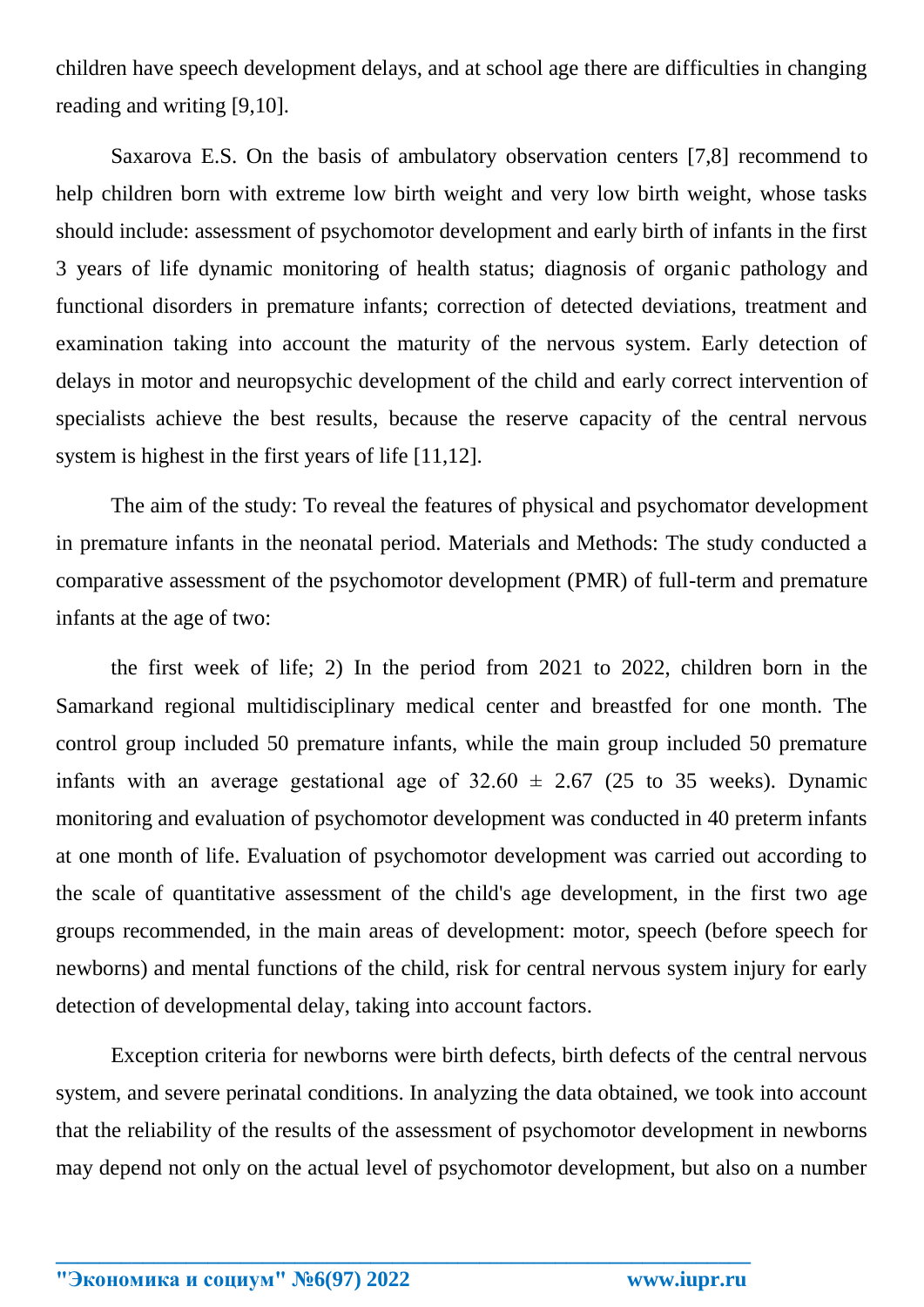of factors such as the level of biological comfort: daily biorhythm, mood of the child and the doctor. the environment under investigation, etc.

To minimize assessment deficits, we repeated assessments of the child's functions both during one examination and during follow-up examinations. With a short interval. Static data processing was performed using applications. The average value of the index and the standard deviation ( $M \pm m$ ) were calculated. An unpaired Stuudent t-test was used to compare the tools. Comparison of non-parametric data was performed using Fisher's exact test.

## **Conclusion.**

Thus, observations in 1-week-old newborns suggest that the analysis of risk factors in all areas of psychomotor development suggests that developmental problems identified in preterm infants are not due to hereditary causes and are likely to be directly related to gray brain structures and the central nervous system have been shown to be associated with the maturity of pregnancy in early childbirth. A general assessment for all areas of development of newborns allows to determine the severity of the delay in their development.

In our study, in accordance with the methodology, a comparative assessment of the dynamics of motor, sensory-motor and pre-speech and communicative development of children in two age groups was performed. Quantitative assessment of the dynamics allows to create a "profile" of psychomotor development in premature infants, to determine the formation of age-related functions. It should be noted that these delays were not related to hereditary factors, but were directly related to the maturation of the brain and central nervous system during pregnancy, due to the peculiarities of their antenatal development.

Diagnosis of organic pathological and functional disorders in premature infants; correction of identified abnormalities, treatment and early initiation of examination, taking into account the maturity of the nervous system.

#### **References:**

1. Аронскид Е.В., Ковтун О.П., Кабдрахманова О.Т. и др. Сравнительные результаты катамнестического наблюдения детей, перенесших критические состояниянеонатального периода // Педиатрия. - 2010. - Т. 89, № 1. - С.47-50.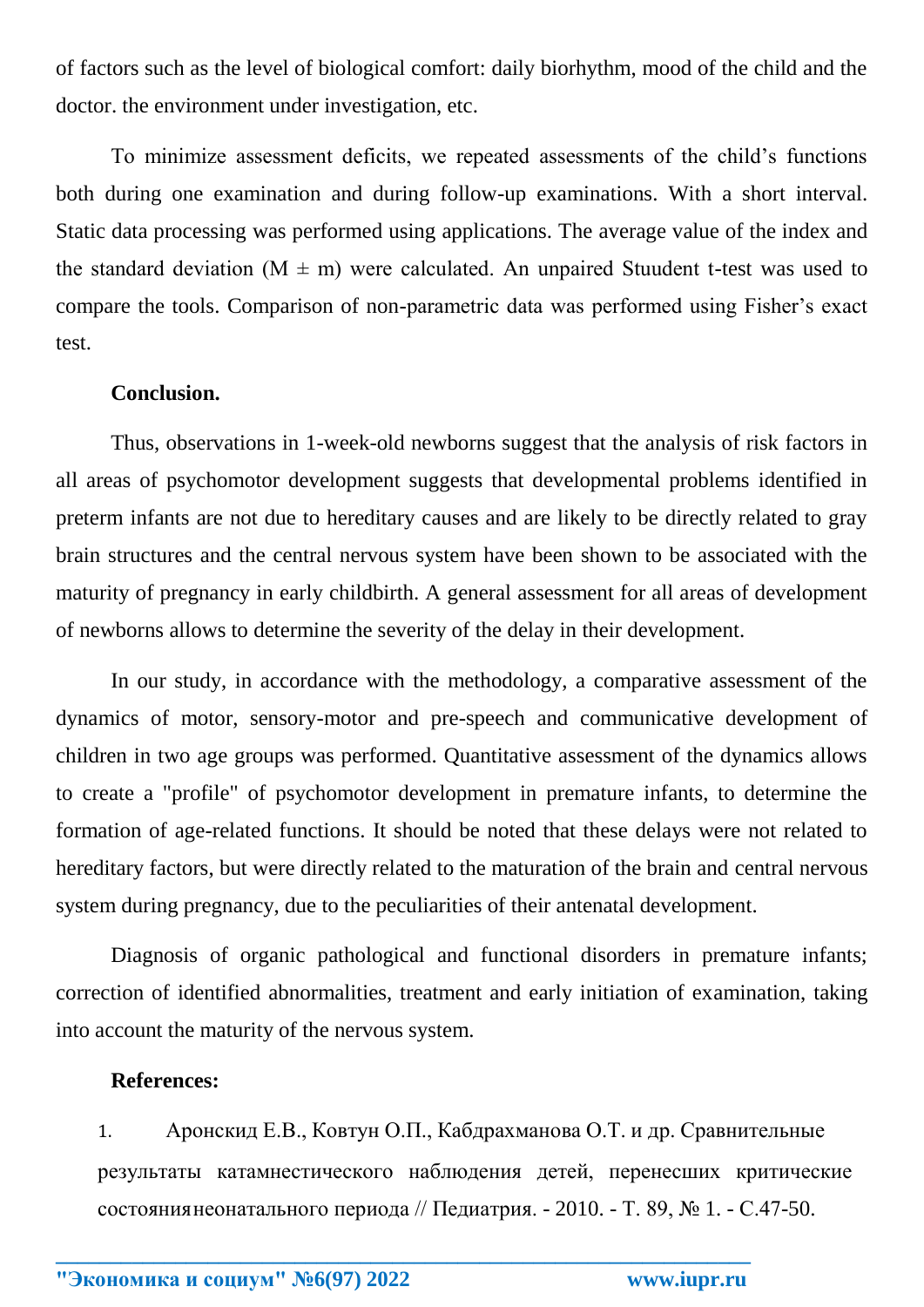2. Виноградова И.В., Краснов М.В. Постнатальная адаптация сердечнососудистой системы у новорожденных с экстремально низкой массой тела // Вестник Чувашского университета. - 2010. - № 3. - С. 63-69.

3. Журба Л.Т., Тимонина О.В. Метод количественной оценки двигательных, речевых и психических функций ребенка для раннего выявления задержки возрастного развития // Медицинский научный и учебнометодический журнал. - 2003. -№14. - С.15-43.

4. Сахарова Е.С., Кешишян Е.С., Алямовская Г.А., Зиборова М.И. Недоношенность как медико-социальная проблема здравоохранения // Российский вестник перинатологии и педиатрии. - 2017. - №62 (4).

5. Сирожиддинова Х.Н. Роль матерей в развитии перинатальной патологии и в формировании группы часто болеющих детей. Наука и мир Международный научный журнал 2015. - № 1 (17), Т 2. - С. 104-106.

6. Сирожиддинова Х.Н., Абдуллева М.Н. Клиническая значимость иммуномодулирующей терапии заболеваний органов дыхания у часто болеющих детей. MEDICUS Международный медицинский научный журнал, Волгоград, 2016, №1 (7) С. 90-92.

7. Сирожиддинова Х.Н., Абдуллаева М.Н. Варианты иммунокоррекции сдвигов иммунного статуса у часто болеющих детей. Журнал Вестник Врача Самарканд,2018, №1 С.70-73.

8. Фатыхова Н.Р., Прусаков В.Ф. Неврологические проблемы детей, рожденных с экстремально низкой массой тела // Казань: Практическая медицина. - 2010. - №7 (46). - С. 136.

9. Intrauterine, early neonatal, and postdischarge growth and neurodevelopmental outcome at 5,4 years in extremely preterm infants after intensive neonatal nutrition support / A.R. Franz, F. Pohlandt, H. Bode // Pediatrics. - 2009. - Vol. 123. - P.101-109.

10. Katherine L.P., Rosychuk R.J., Hendson L. et al. Improvement of short - and long-term outcomes for very low birth weight infants: Edmonton NIDCAP Trial // Pediatrics. - 2009.

**\_\_\_\_\_\_\_\_\_\_\_\_\_\_\_\_\_\_\_\_\_\_\_\_\_\_\_\_\_\_\_\_\_\_\_\_\_\_\_\_\_\_\_\_\_\_\_\_\_\_\_\_\_\_\_\_\_\_\_\_\_\_\_\_**

- Vol. 124. - P.1009-1018.